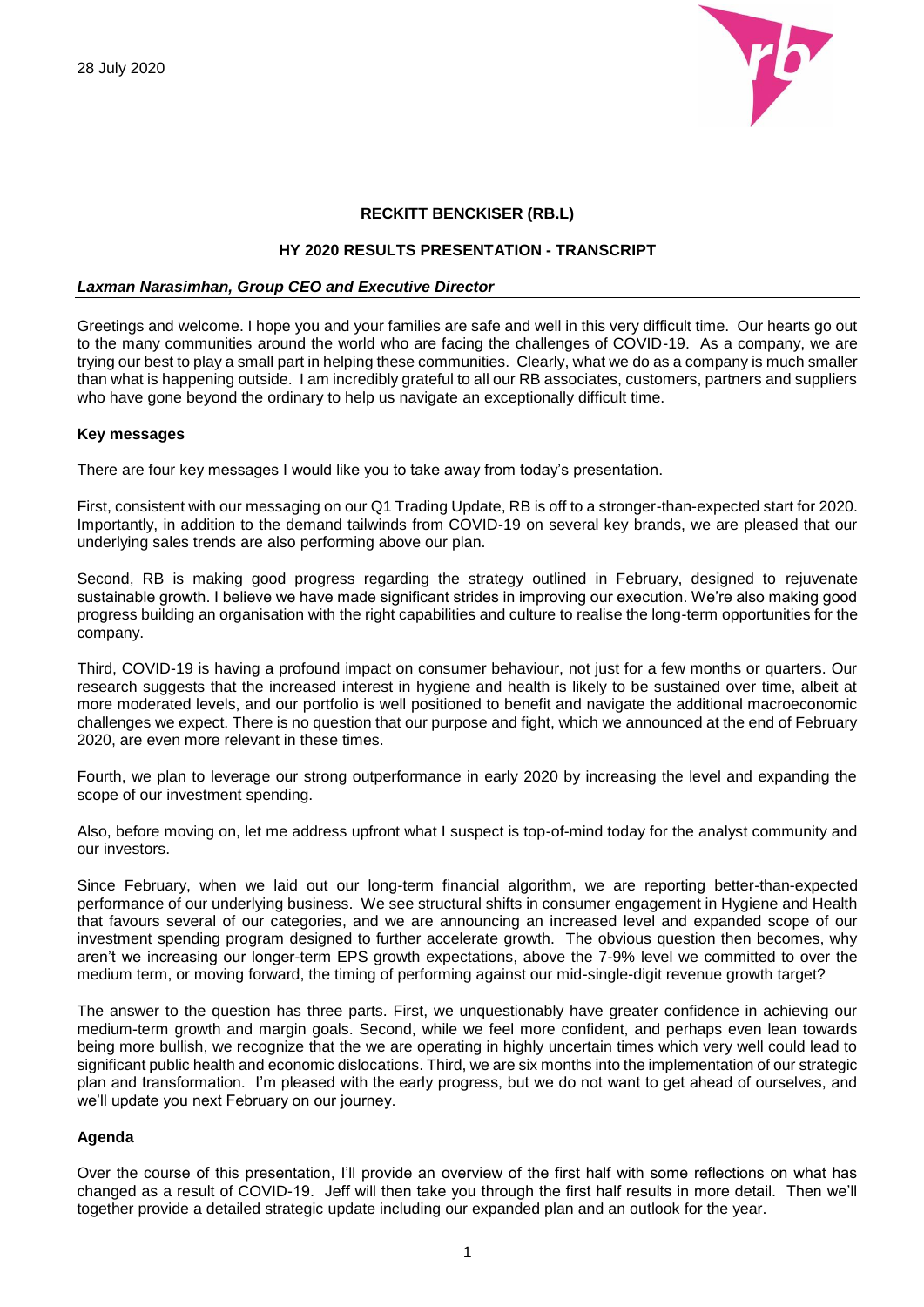# **Overview of H1 2020 – In February we presented our growth and investment plans**

Before highlighting our first half results, let me spend a minute to remind you of the plans and long-term objectives that we set out in February.

Our plan to rejuvenate sustainable growth at RB is based on investing in the business to create a platform that is capable of sustainably delivering mid-single digit growth, mid-20's margins, and therefore, 7-9% earnings growth in the medium-term.

Our plan called for investing £2 billion over 3 years in a series of investments in commercial muscle, innovation and consumer value, coupled with a higher level of capital spending to support the anticipated growth acceleration. We expected a reset of margins in 2020, declining by 350 basis points from the 2019 level, before returning to the mid-20's by 2025. Our expanded productivity program is expected to create savings to invest in capabilities and address any shortfalls along the way.

As you'll hear, we've made a good start in many respects, despite the operational headwinds caused by COVID-19, with strong executional "proof points". We have still a lot more to do, and we have new opportunities as well.

# **Overview of H1 2020 – Strong underlying performance coupled with COVID-19 tailwinds**

As I mentioned earlier, RB's H1 top and bottom-line results were stronger than expected. In addition to the demand tailwinds from COVID-19 on several key brands, I am very pleased to report that our underlying sales trends are also performing above our plan. We delivered 11.9% like-for-like growth, reflecting the 3% to 4% estimated underlying growth and a significant COVID tailwind.

Our growth has been broad-based. We delivered double-digit growth in China, the UK, Germany, Mexico and Australia; North America was up over 25%. India was also up high single digits on a like-for-like basis, despite the severity of the early lockdown; and Brazil was up mid-single digits.

Just under £1.7 billion of adjusted operating profit, up 15.0% on the prior year. Our margin was 24.5%, up 90 basis points. As a result, earnings per share of 166.5 pence was 14.5% up on the prior year.

Our free cash flow at £1.9 billion was exceptionally strong.

Finally, we're announcing an interim dividend of 73p per share, unchanged year-on-year, as we said in February.

# **Overview of H1 2020 – Underlying business is getting stronger**

On the underlying business. I'm incredibly proud of what our teams around the world have achieved in an extraordinarily challenging environment. We have worked tirelessly to keep our people safe, meet the needs of our consumers and customers, all the while, actively playing a positive role in the communities in which we live and work.

We have invested to strengthen our supply chain performance, both before and during the COVID-19 crisis. This is perhaps best illustrated by how the team responded to the exceptional growth in demand for Lysol's marketleading disinfectant spray. This is our biggest selling SKU in the Lysol power brand family. Demand has exploded in the US, and we have worked across our supply chain and with partners to increase capacity by 150% in the first six months to meet demand. As a result, in the first half of this year, we sold 2 and a half times as much as we did last year. As a result, with Lysol growing over 70% as a whole, the spray now represents 30% of the Lysol family. This rate of growth has been seen across the Dettol and Lysol families, making RB the undoubted leader in disinfectant products worldwide.

In addition, the sudden spike in consumer demand for key products like Dettol, Lysol, Finish and Airborne caused customers to significantly increase order sizes, which in turn resulted in delivery performance tailing off post March. The progress we have made before COVID-19 had already had a material positive impact on our customer relationships, particularly after a difficult Q3 in the US, and provided the goodwill necessary to help us work in partnership through these difficult and subsequent challenges. Without the work we commenced in September to enhance customer relationships and service, we would be in a very different place.

At the same time, we've made a good start to our enhanced productivity programme. We set a 2020 target of £340 million, over a £100 million higher than our traditional run rate. In the first six months, we are ahead of plan, a testament to the focus, "can do" attitude of our people, and execution with agility of our teams. In many cases they delivered the different projects from their living room tables, from their bedrooms or from their home offices, as well as from the floors of our factories and distribution centres, all while ensuring safety.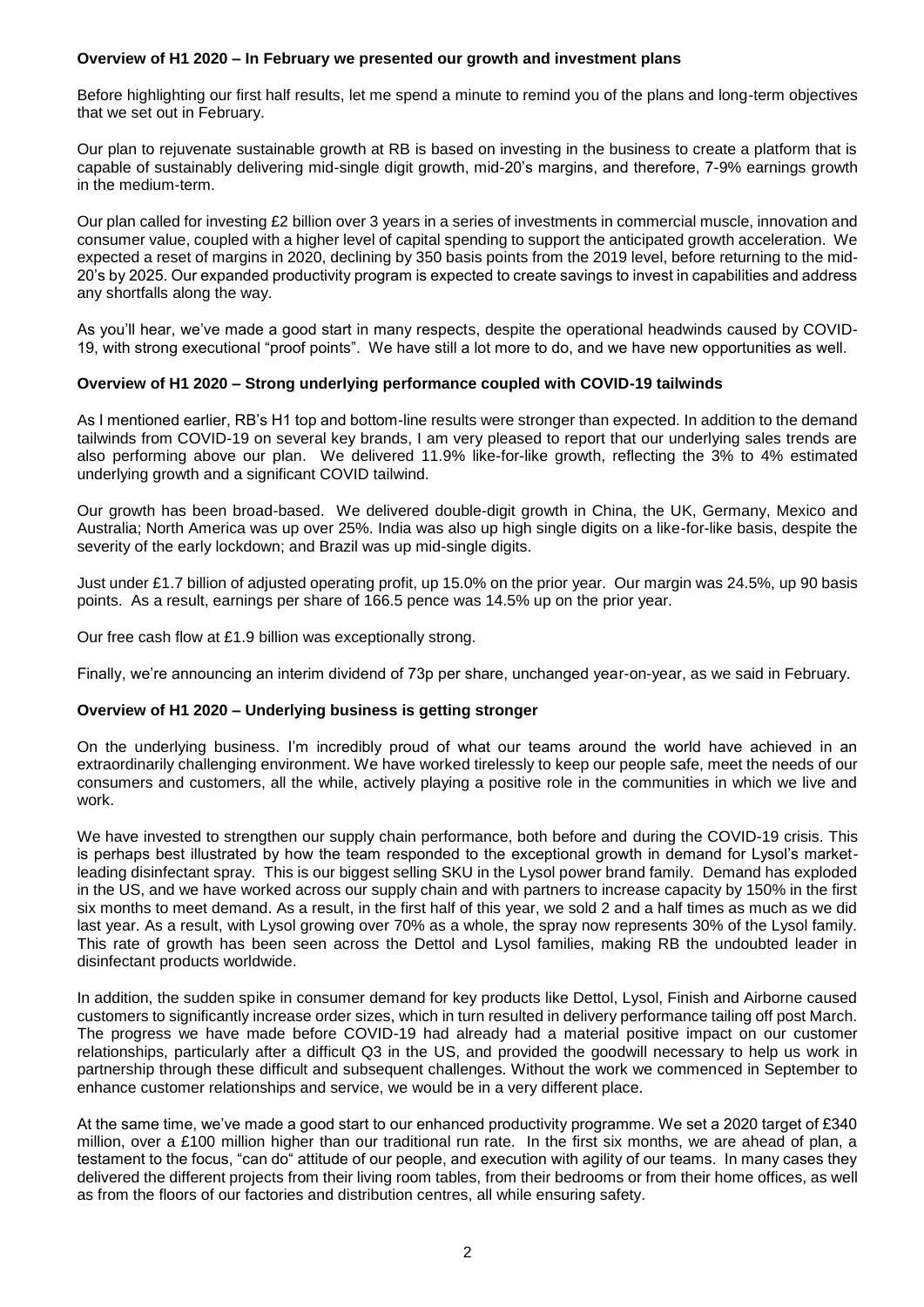# **Overview of H1 2020 – Consumer behaviour trends through COVID-19**

Let me now address a question that many of you are asking – what changes are we seeing in consumer behaviour?

We see five significant changes.

First, our research suggests that COVID-19 is driving a meaningfully increased interest in hygiene and health, a behaviour that is likely to be sustained over time. Experience tells us that a change in behaviour for over 60 days causes consumers to permanently change what they do over time. To date, over 85% of people have already improved their hygiene habits as a result of COVID-19, leading to large increases in household penetration and frequency of product use.

Importantly, as we have discussed in the past, this is an underlying trend that anchors RB's strategic direction, and the COVID-19 pandemic has both brought it to the forefront and accelerated the adoption curve for many people. We do have headwinds in a few brands, but we expect these will moderate, or even reverse over time.

Second, the pandemic led to some pantry loading, particularly for many of our OTC and nutrition products. As we pointed out in April, we expected much of that would unwind, either quickly, as we've seen with infant formula, or more slowly, as we are seeing with OTC, drawing out the unloading over the second, third and possibly fourth quarters.

Third, the partial or full lockdowns or "stay at home" guidance, evident in over 100 countries at various times, have also led to large populations of people nesting at home and engaging in less social interaction. Such consumers are cooking more and are looking for ways to make their homes cleaner and better.

Fourth, we see massive shifts across the world in online spending, over 77% increase in spending year-over-year in May.

Finally, we continue to see challenges on the horizon on the economy, with over 51% of American consumers worried that their finances will be impacted by COVID-19, a trend we need to be sensitive to as we plan for the future.

# **Overview of H1 2020 – Our portfolio is well positioned against COVID-19 trends**

Our portfolio is very well positioned against the changes we are seeing in consumer behaviour.

Greater awareness of hygiene and health will increase consumption for key brands like Dettol, Lysol, Sagrotan, Napisan and Airborne, which in 2019 represented around 20% of our portfolio and are natural beneficiaries. We expect to see a sustained uplift from consumers in-store and online, but also in the professional channel where consumer brands can now provide real hygiene quality and effectiveness assurance to their customers, whether in accommodation, travel, or other service industries.

Pantry loading and unloading has had a marked effect on our OTC and nutrition businesses, where we expect the initial lifts from panic buying to balance out over the course of the year. Additionally, sustaining hygiene and physical distancing protocols can negatively impact the flu season.

Nesting at home has definitely had a positive effect on brands like Finish, in particular. This has more than offset the lower demand for Durex, Vanish and Scholl to date. We expect these businesses to improve as more social interactions happen. Of note, our business in China provides some early indications. As China came out of the severest stages of lock-down, demand for sexual wellbeing products are rebounding quickly.

One of the most pronounced changes over the last five months has been the acceleration of growth in eCommerce. We've been advantaged in this space as a result of the investments we've progressively made in recent years and accelerated since January. As a result, growth has been very strong. Our second quarter eCommerce growth across the whole business was over 70% and our first half growth was over 60% and now represents around 12% of our group sales in the half.

Our growth has been strong across all forms of eCommerce, including pure plays, marketplaces, Bricks and Clicks as well as direct-to-consumer, which saw a near doubling of the business in the first half of the year.

Looking forward, we expect that there will be some turbulent times in different markets as we all come to terms with the economic and social cost of this pandemic. As a result, we fully expect spending power will be impacted, much as we saw a decade ago.

Our portfolio is well positioned to navigate the additional macroeconomic challenges we expect, which will have impact on consumer spending. We're taking steps to anticipate this, learning from our past and are building on the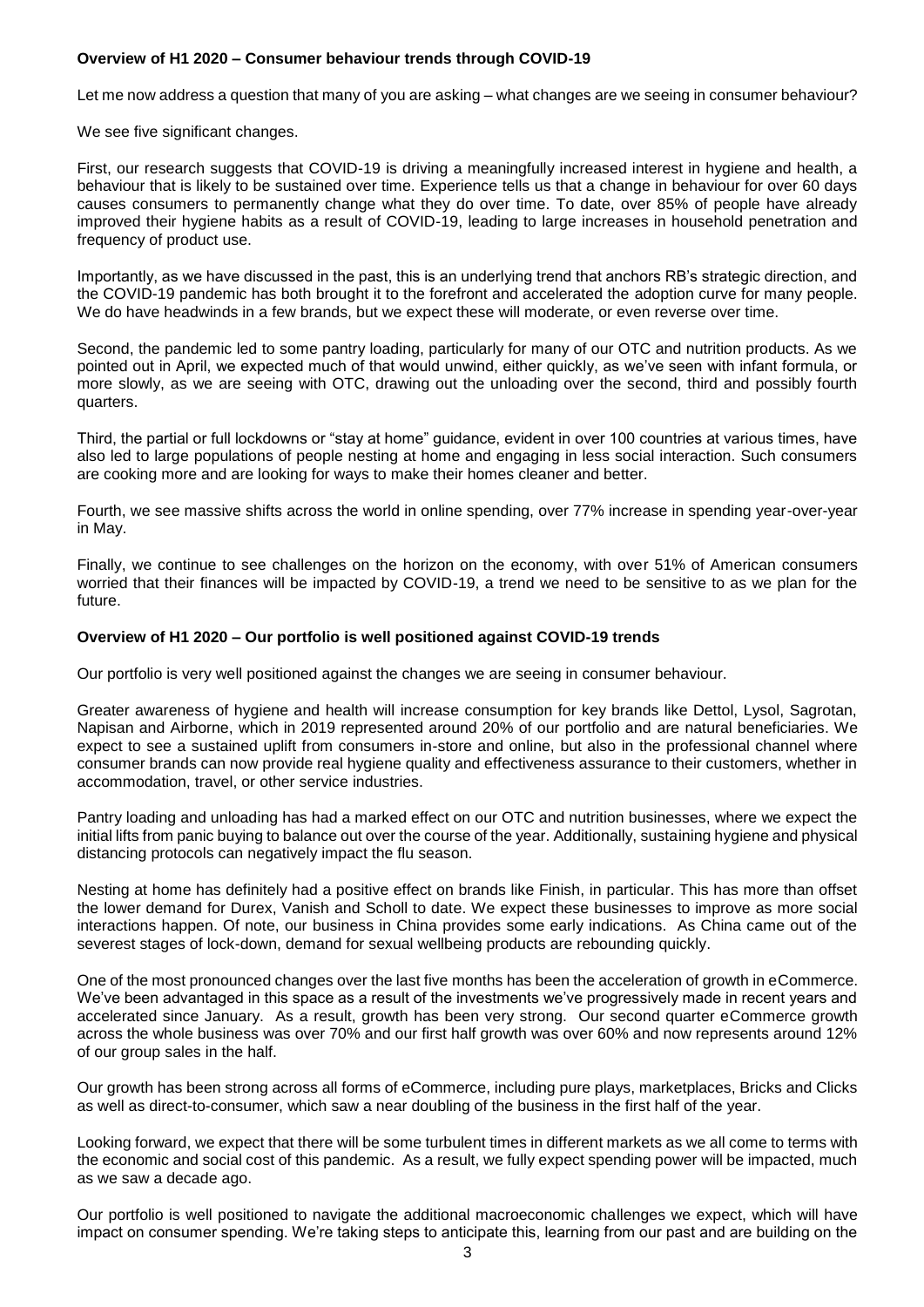actions we talked about in February to ensure our products are well positioned, with different consumer value propositions across our ranges. Remaining relevant for all shoppers is key to success and we're investing, as planned, in doing just that.

Overall, we feel our portfolio is well positioned to endure in a potential economic recession, where our purpose and fight could not be more relevant.

## **Overview of H1 2020 – Expanding our plan to accelerate growth**

In light of the better-than-expected start to the year, we have decided to step up our investment spending plans as we see opportunities to capture additional growth. Our current plans expand on the plans we announced in February: to invest in price competitiveness, where appropriate; build our commercial muscle; invest in research; development and quality; as well as invest in further strengthening supply.

We see three additional areas where we plan to invest further.

First, we are going to reinvest incremental upside delivered to date to grow our leading position in disinfectants with brands like Dettol, Lysol and Sagrotan. Dettol and Lysol together are powerful brands with retail sales over £3.5 billion and strong consumer preference. Our additional investments focus on expanding and investing in these brands behind growth opportunities in an expanded number of category market units or CMUs. For instance, we launched Lysol in Brazil in April this year, several months ahead of plan, including with local manufacturing and we are seeing strong initial interest.

Second, we will further accelerate our digital and eCommerce investments to ensure we're at the forefront of market developments, capturing growth in this fast-changing business across all channels and categories. We are moving with speed to build on our momentum and further strengthen the business. For instance, we are investing in further supply capabilities and hiring a significant amount of talent in this environment through targeted recruiting and moving some of our best people internally into functions supporting this growth.

Third, we are capitalising on our brand strength by moving into the professional category white space for the benefit of a wider consumer audience. The agreements with companies like Hilton, Avis Budget Group, JLL and Delta are great examples of a larger set of opportunities.

Additionally, in the near-term, we will also increase our capital expenditure to address the increased demand for disinfectants. These include new lines in existing plants, automation, as well as moulds and co-packer investments to meet the demand.

Given the favourable shifts in the environment, and our expanded plan, we have greater confidence in achieving our medium-term goals that we set out earlier this year.

I will talk more about this after Jeff has given you a review of the first half financials.

Let me hand over to Jeff.

### *Jeff Carr, Group CFO and Executive Director*

### **H1 2020 financial details – Net revenue: strong LFL sales growth**

Thank you Laxman.

COVID-19 started impacting our business as early as January this year, and we have monitored not just the COVID impact on our business, but also our underlying performance, and we estimate the underlying performance during Q1 and Q2, as Laxman mentioned, at 3% to 4% growth, significantly improved compared to 2019.

Our half year and Q2 growth has also been impacted by our decision to adjust our revenue recognition in line with IFRS best practice and recognise revenue when received by customers and not at the point of despatch. Our previous treatment has not impacted period-on-period growth rates but has a negative one-time impact on Q2 of 2.9% and 1.4% for the full half.

Our Hygiene and Health business units have performed exceptionally in this half, with sales growth of 16.1% and 18.6%, respectively. We'll go into more detail later, but Lysol and Dettol deserve a call-out with growth around 70% and 60%, respectively, as consumers look for trusted disinfectant solutions in this difficult period.

It's also worth mentioning at this point our exceptional eCommerce performance. The benefits of our investments in this area have resulted in growth of over 60%, and eCommerce now represents 12% of the group net revenue.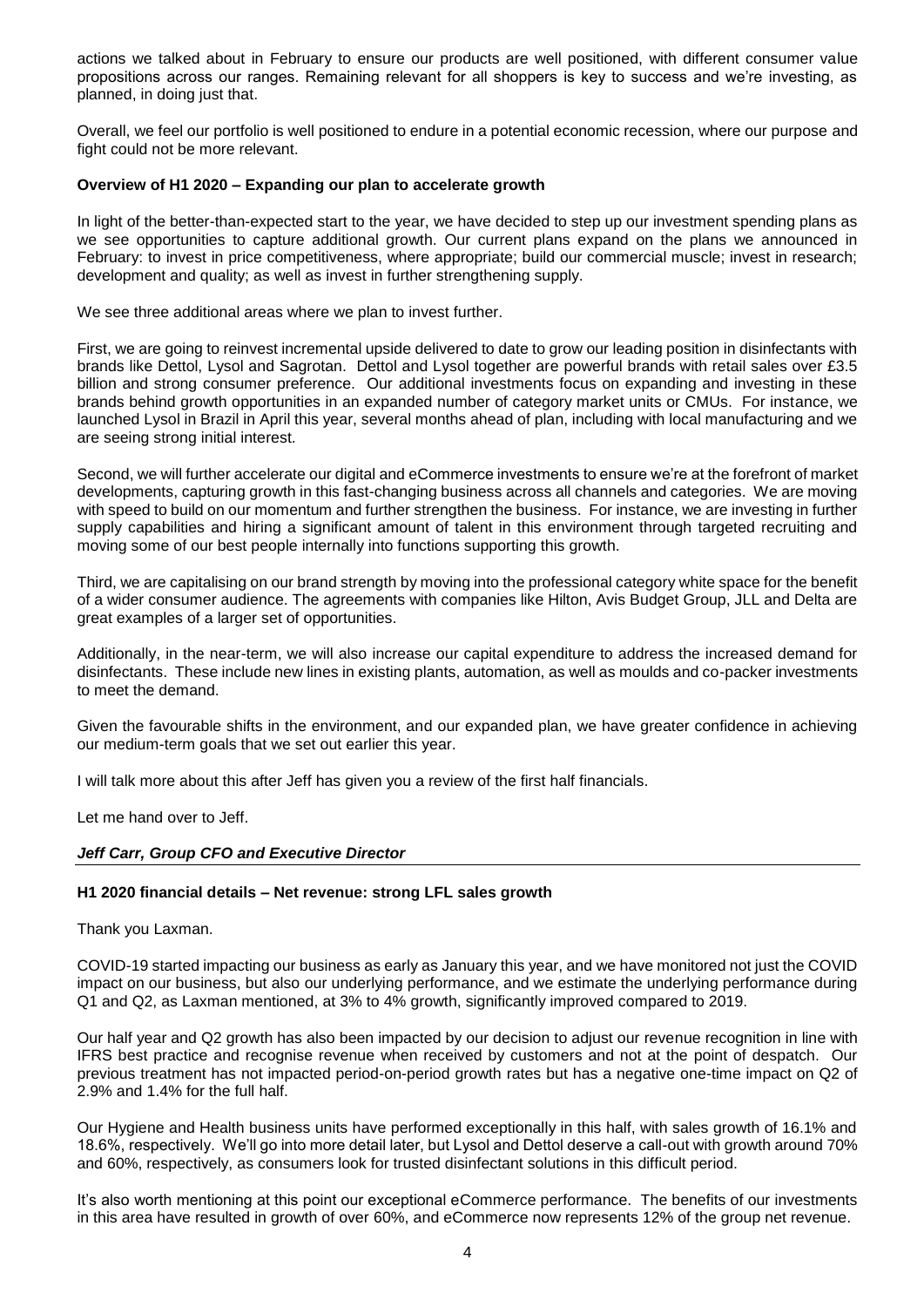IFCN was down 4.8% in the period, but this had a tough lap in Mainland China, headwinds in Hong Kong and a planned dryer upgrade in Latin America. Importantly we see positive momentum as we move into the second half of the year.

# **H1 2020 financial details – Group margins: significant leverage benefit to H1 margins**

Adjusted operating profit of £1.7 billion is ahead of expectations with a margin at 24.5%, 90 basis points ahead of last year. Gross margins are up 70 basis points due to a favourable mix and strong productivity benefits.

BEI has been invested in absolute amounts in line with last year, but due to the strong top line growth and favourable rates, BEI was 160 basis points favourable to last year. Of course, we have adjusted our spend plans as necessary during this unprecedented period, and I'd expect an increase in BEI as we move into the second half of the year.

SG&A costs were up 140 basis points versus last year, reflecting variable pay headwinds, as flagged in February, some onetime charges and capability investments in areas such as R&D, which will enable and accelerate our growth program, in-line with our rejuvenation plan set out in February.

# **H1 2020 financial details – Adjusted operating profit margin bridge**

Now looking at the margin development through a different lens. The big picture is that our productivity program is delivering in line with expectations while our investments will now be more weighted into the second half of the year, and as we'll talk about later in our outlook statement, some investments will now be phased into 2021. The re-phasing of investments into the second half of the year is largely a consequence of COVID. Through March, April and May, our teams key focus was serving our customers, protecting our people and establishing new ways of working. Consequently, some programs have been updated and re-phased, but we are getting used to this new norm. Our people have adapted with agility and pace and we have good visibility of the second half investment programs.

In addition to the reinvestment of 190 basis points, let me now breakdown the 310 basis points of COVID-related costs and other headwinds. This includes the operating margin headwinds, largely variable pay, which we flagged in February. Additionally, we've incurred around 100 basis points of impact from COVID-related costs in this half, and we do expect these to continue in the balance of the year.

Lastly, we incurred around 100 basis points in one-off charges for certain items, including legal provisions for historic cases, which are now judged more likely to result in a negative outcome.

### **H1 2020 financial details – Productivity program: on track to deliver productivity target**

Let me know take a couple of moments to dive a bit deeper into our productivity program. This is due to deliver £1.3 billion over three years, providing the fuel to our growth engine and I'm delighted to report that we have a very active and successful program up and running. Importantly while some areas are less advanced due to COVID, other areas, such as direct procurement, have stepped up and over-all we have delivered £165 million in the first half of the year, ahead of our initial plans.

Like all good productivity programs, this is not made from one or two big 'one-off' items, rather, we have thousands of individual efforts running and I've included four case studies of this in the appendix, which are typical of the program.

RB has a strong track record in this field, but like any large organisations, we see opportunities to improve efficiency and I'm confident we can deliver and even expand on our goals as we go forward.

### **H1 2020 financial details – Hygiene: strong underlying growth with significant COVID-19 tailwind**

I'm now going to look at our two reporting segments, starting with Hygiene. It has been an exceptional half for Hygiene with net revenue up 16.1% and 19.4% in the second quarter, and due to the strong leverage, margins at 25.1% are 320 basis points ahead of last year. Volumes are up 15% and with negligible price movements, mix was favourable by 1%.

North America net revenue was up 29%, largely driven by Lysol and Finish, which were up 67% and 31%, respectively, in the region.

Across the total segments, other key performances include double-digit growth for Cillit Bang, Calgon and Veja. And other brands including Mortein, Harpic and Airwick, all grew, while Vanish was down slightly in the half.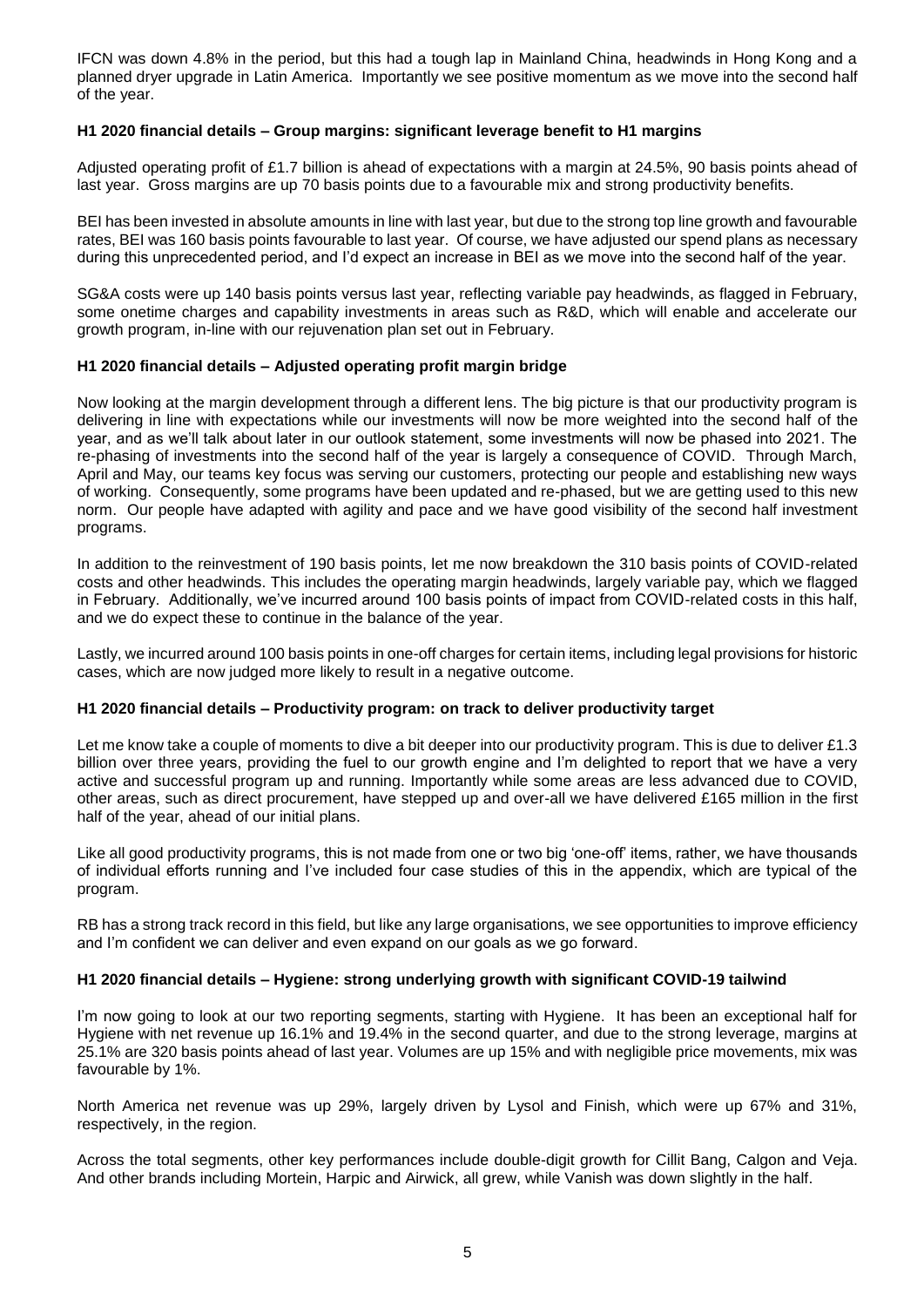## **H1 2020 financial details – Health: strong underlying growth with significant COVID-19 tailwind**

Now, moving onto Health. Total net revenue was up 9.3%, and margins at 24.2% were down 50 basis points due to higher investments in pricing and capabilities. Volume was up 7%, and pricing was basically flat with a favourable mix in the period of 2%.

Health is a more complex picture in the period. OTC grew 10.9% in the half with strong Mucinex sales and share gains. However, in Q2, OTC was down 12.7%, reflecting pantry destocking and lower sales of Strepsils and Nurofen.

Mucinex saw a very strong "sell-in" in quarter one and was still positive in quarter two. However, "sell out" has slowed significantly. And with the likelihood of a weak cold and flu season, we expect OTC will have a challenging second half of the year.

Other Health grew 22.7% in the half and 28.2% in the second quarter, with the acceleration largely due to stronger demand for Dettol at 62% in the half, accelerating to 80% in the second quarter.

IFCN revenues were down 8.1% in the second quarter and 4.8% at the half. As we've mentioned, there were three specific headwinds.

First, in Greater China, we were restocking the trade in the first half of 2019 and this created an unnatural comparative number compared to the first quarter of this year. Next, the closure of the Hong Kong border has significantly impacted cross-border sales in the first half of this year. And finally, the dryer overhaul in Mexico has resulted in some sales being impacted in the first half. Adjusting for these events, IFCN performed as expected, and we are encouraged, as I mentioned earlier, by positive momentum into the second half of the year.

# **H1 2020 financial details – Adjusted EPS bridge**

Adjusted EPS grew 14.5% to £1.665 in the half, the growth largely driven by the increase in operating profit. And finance expenses and adjusted tax were in line with expectations.

# **H1 2020 financial details – Free cash flow generation: strong free cash conversion in H1**

So now moving on to cash. Free cash flow at £1.9 billion is unusually high, almost £1.0 billion ahead of last year due to stronger operating profit and exceptional working capital improvement.

Trade receivables decreased slightly despite the strong sales growth, and total payables increased by just under £800 million, due mainly to higher levels of manufacturing activity and volume related trade accruals. It's important to emphasise our payable days outstanding remains in line with policy and in line with historical levels.

Capital expenditure was lower than expected, due to the challenge from COVID-19, while short term capacity increases were mainly the result of increasing throughput on existing assets and new co-pack facilities. In line with our strategy, we expect to significantly increase capital over the medium term as we step up our supply chain capabilities to meet customer needs.

## **H1 2020 financial details – Net debt**

I'm very pleased to see our net debt reduced to £10.2 billion as a result of our strong free cash flows and despite adverse foreign exchange movements of £0.6 billion due to the strengthening US dollar.

The bond issuance in May significantly reduced our reliance on commercial paper and increased our average maturity to 5.4 years from 4.2 years at the end of 2019.

### **H1 2020 financial details – Disciplined capital allocation continues to be key priority**

Now let me wrap up. But before I hand back to Laxman, let me just reiterate our disciplined approach to capital allocation and our commitment to a single A credit rating. Our balance sheet is strong, and we have declared an interim dividend of 73p per share, in line with last year. Our capital allocation policy is built around strong free cash flow, and I'll continue to ensure we remain focused on this, while ensuring we invest in growth to deliver the full potential of RB.

Thank you. And now let me hand back to Laxman.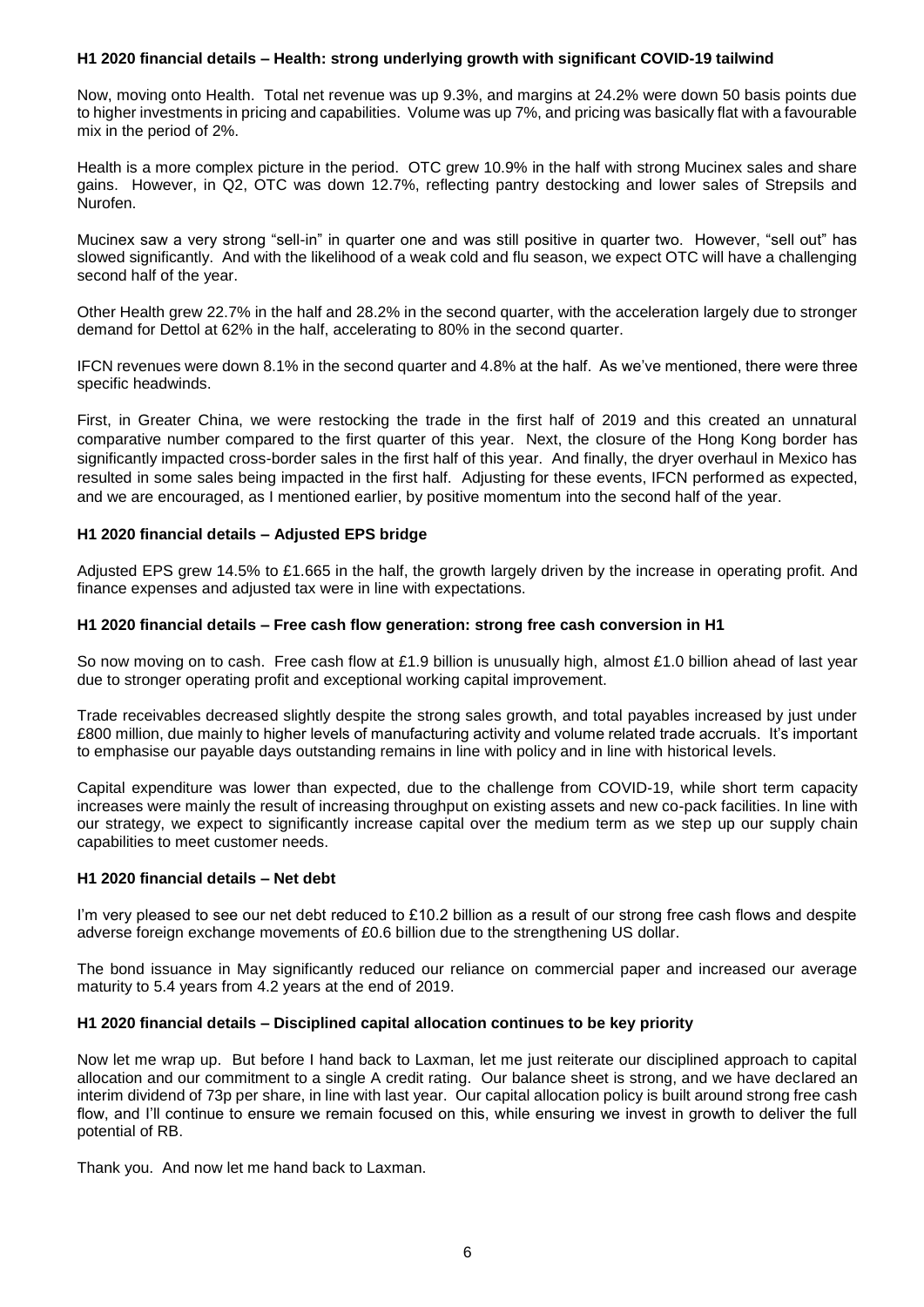# **Strategic update and outlook – In February we set out a clear strategic agenda**

Thank you, Jeff.

Back in February, we set out a clear agenda for RB.

We demonstrated that RB is a good house in a great neighbourhood with the potential to be a great house again.

We've mapped out a clear strategy to rejuvenate growth, supported by investment plans, funded by productivity and a margin reset. And we set out how we would do this in a sustainable way, anchored with a purpose and fight that provides a clear direction to the business. Together, these will provide the keys to lead and inspire the people of RB to succeed.

Since then, we have already seen some material changes in our markets and environment and these will influence our strategy, but the fundamentals don't change. In fact, they are even more relevant.

# **Strategic update and outlook – Global mega-trends further reinforced by COVID-19**

The mega-trends we highlighted in February are very clear, and in many cases, have been strengthened by our experience with COVID-19.

Hygiene has never been more clearly the foundation for health. COVID-19 is demonstrating the pressures on societies all over the world for higher standards of hygiene. This has already led to material opportunities for our portfolio.

While COVID-19 has negatively impacted the short-term demands for sexual wellbeing products, the long-term trends are unchanged. We still have over one million sexually transmitted infections every day, with such infections being less taken care of in times like COVID-19.

The pressures on the health care systems are making self-care even more relevant. And we continue to see the demand for nutrition and immunity, perhaps at a heightened level in these times.

Finally, digital and eCommerce have materially increased since February with step changes happening in how people access and buy our products.

# **Strategic update and outlook – Three spaces – well positioned for growth**

We also set out a clear business model that we felt could deliver strong sustainable mid-single digit growth by leveraging the individual and combined strengths of the business.

### **Strategic update and outlook – Growth drivers enable us to win key battles, especially in disinfectants**

Our growth drivers remain unchanged. Our growth model continues to focus on product penetration and usage, particularly for our leading range of surface disinfectants including Dettol, Lysol and Sagrotan; our drive to ensure market share gains, as well as opening up new spaces and channels for us; and finally, new places and geographies where our products are available.

Let's look at the evidence of these by business.

### **Strategic update and outlook – Hygiene: winning key battles presented by COVID behaviour trends**

In Hygiene, we already see new opportunities that reconfirm medium-term strong growth expectations of 3% to 5%, consistent with being part of a mid-single digit growth company. For example, in the US, Lysol has developed as a mega brand, adding over 600 basis points of market share in the space of 12 months, driven in part by the COVID-19 pandemic, but also by the initiatives taken by the team to move into new adjacencies, like laundry sanitisers.

Nesting has helped auto dishwashing as a category growth penetration. We've also seen Finish grow its market share 600 basis points in the US.

In terms of new spaces, the extension of our focus or power category market units or CMUs from 40 to 50 is putting more resources into the right growth opportunities. Value growth across the portfolio has been strong because of COVID, but for eight of the incremental investment areas, the transformation in five months has been outstanding, growing ten times the rate they did prior to our changes. The additional CMUs are an area of expanded investment.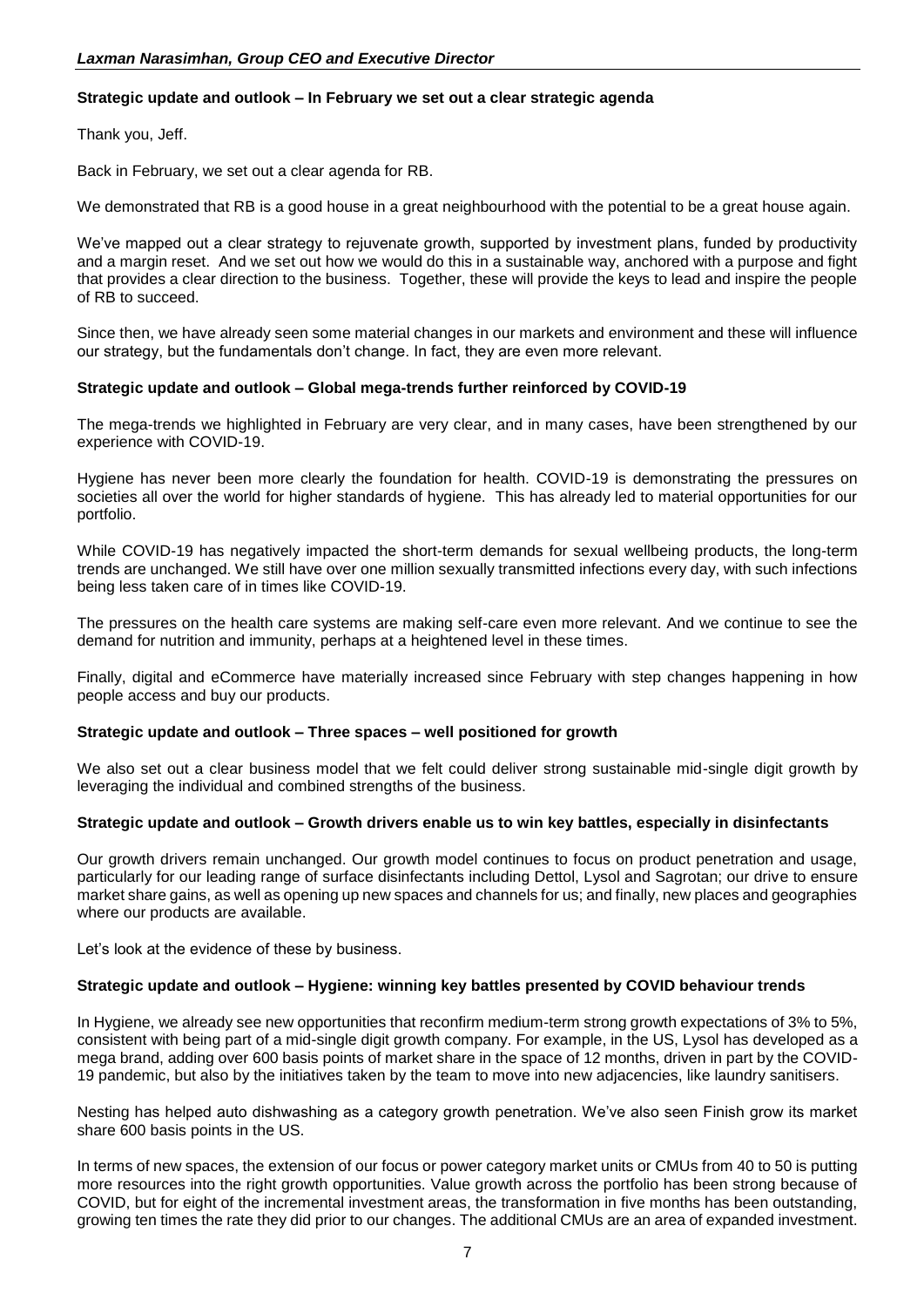From a standing start in February, we've also been able to develop the professional channel with business opportunities arising every day. Since March, we've announced several major new relationships, agreements with Hilton Hotels, Delta Airlines, Avis Budget Group and American Campus Communities, putting Lysol at the heart of hygiene awareness with travellers and students alike.

## **Strategic update and outlook – Health: prioritising customer and consumer need delivery across the portfolio**

Our Health business includes our Dettol portfolio, our OTC business and our sexual wellbeing franchise, and our execution is improving.

Our Dettol franchise continues to perform strongly across the world, further reinforced by the consumer trends during COVID-19. We have seen strong market share gains in many markets. For example, Dettol soap now has market share leadership in India, the United Arab Emirates, Saudi Arabia and Malaysia.

Ensuring supply has meant bold choices on how we respond to market demand. A big emphasis has been and will continue to be on the simplification of the business, including through SKU rationalisation, where we have adopted radically simpler portfolios to boost throughput.

Our sexual wellbeing business did have headwinds through the lockdown period, however eCommerce performance was strong, reflecting the privacy and convenience needs of our consumers. Our partnership with companies such as Glovo, has enhanced the availability of our product with short lead times in several European metropolitan centres.

Our professional business has also developed quickly, particularly for Dettol, announcing partnerships with Hilton in China, Uber in Australia; the ride sharing app, Grab, across several markets, as well as airlines such as Saudia.

Our OTC business has performed well; first with the pantry loading early in the pandemic, and the subsequent destocking, which we expect to play itself out over the course of the rest of the year. We've seen strong performance in brands like Mucinex and Nurofen, clearly impacted by the pantry loading, and steady growth in brands like Gaviscon, with market share increase until the end of May, particularly with Mucinex. We have made strong operational and commercial improvements and continue to focus on getting ready for the next season.

We are therefore making good progress towards our 4% to 6% medium-term growth target with a business that is strengthening. Our innovation pipeline continues strongly under Dettol, and we are sequencing our innovations in the other parts of the portfolio for maximum impact in the marketplace.

### **Strategic update and outlook – Nutrition: making progress but some challenges still exist**

Despite the headline numbers, the first half of 2020 for our Infant Formula business was reassuring as we made progress against our growth objectives and managed effectively our planned projects, for example, the dryeroverhaul in Latin America, which we discussed in April.

The most significant unknown was always going to be the extent of unrest and COVID-19 impacts in Hong Kong, as borders were closed and local demand fell sharply as a result.

Hong Kong remains a concern as we look forward and while we'll start lapping the unrest seen in the back half of 2019, the situation remains uncertain.

Pleasingly, the underlying progress in mainland China has been good, reflecting the benefit of the recovery actions taken over the last few quarters. The recent investments in competitiveness, and the new product introductions, both local and imported, that add to our super premium positions. Furthermore, we are seeing stronger market place execution in both online and offline channels, with market share increases as a result.

In some emerging markets, we know we have a lot of work to do to consistently deliver positive growth. For instance, while some of our ASEAN markets are already doing well, we continue to have turnaround opportunities in a few of hot spot markets that are competitive.

Looking ahead, the impact of slowing birth rates and possible weaker GDP growth in the near-term also make it very important that we judge our investments and innovations well to maintain leadership positions. Even in a market like the US, while underlying birth rates have traditionally been positive, COVID-19 has had a negative effect. The pressure for local welfare support, particularly in communities with a higher level of unemployment, will also make future WIC participation higher.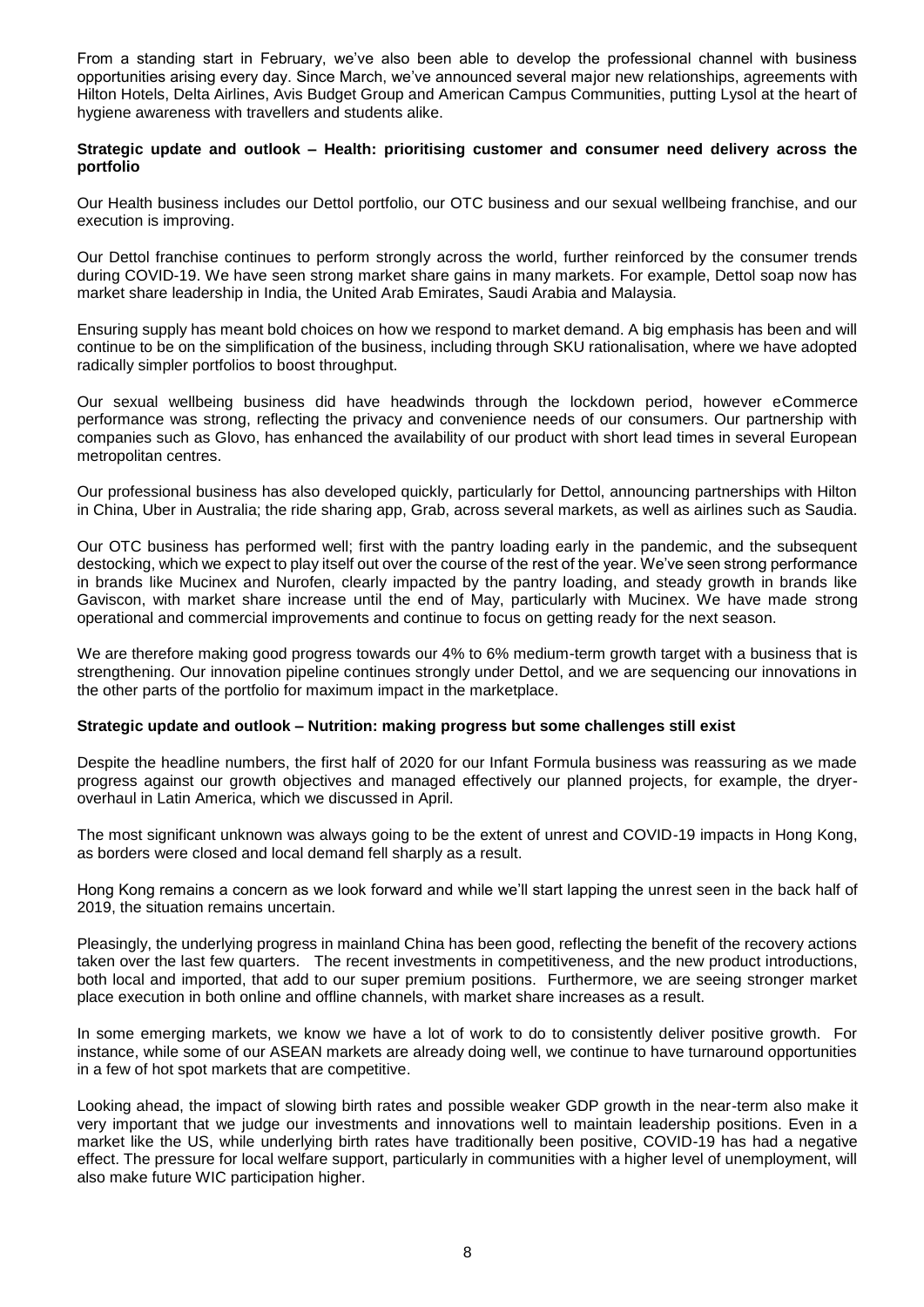# **Strategic update and outlook – Nutrition: new initiatives affirm growth expectations**

Notwithstanding these external challenges, the growth opportunities for the broader Nutrition business unit remain strong, and execution is strengthening.

We continue to see strong performance in the US, as our NeuroPro brand continues to grow market share. Our eCommerce performance across the board is strengthening, particularly in ASEAN. We continue to be positive about the growth, price premiumisation and market share performance of the Enfinitas brand in China.

In the broader nutrition space, particularly in a COVID environment where immunity is a strong need, our Airborne business is showing strong penetration and market share increases

In summary, we are making good progress in several of these markets, but a couple are still work in progress. Our market share performance in Latin America was encouraging ahead of the dryer overhaul. The business is now ramping up supply in the markets and we expect to see continued improvements.

While ASEAN is doing well in several markets, and with hot spots in a few others, Mainland China is getting stronger, in a highly competitive environment. The North American business is performing better. As the business pivots to broader nutrition, we see strong performance in a few of the brands, like Neuriva and Airborne.

While there is a lot to be done over the next few years, we are laying stronger foundations as we build towards our medium-term goal of 3% to 5% revenue growth per annum

# **Strategic update and outlook – eRB uplift through COVID lockdowns; plans to accelerate in H2**

Now on to eRB. As a result of our early successes in eCommerce, CRM and digital, we've streamlined these businesses and functions into a unified unit under one umbrella called eRB.

This unit is a key growth and capability driver, and our expanded plan for eRB builds on the strong first half performance I shared earlier.

Without doubt, there will be pronounced shifts in behaviour for consumers as they access more of their products online. We've been well placed because of the investments we've made to date.

The strategy I shared in February outlined two tailored business models: Be Big and Be Fast. The first, about efficiency; and the second focused on D2C, CRM and cross-border.

To that we've added a third, Be Bold and Open, a platform for our rocket brands and incubator partnerships.

A great example of Be Fast is the pace at which we're developing our D2C business using partners around the world. Since COVID started, we've added the capability to deliver 14 RB brands in seven EU countries within 60 minutes, to consumers in urgent need.

With this new unit, we're focused on accelerating our investments and capability to build on progress to date, particularly through working proactively with platforms and partners, building the strength and depth of our engagement across our portfolio, and expanding across more borders with our strongest brands. We are constantly innovating here with new capabilities in cross-border delivery, ultra-fast fulfilment, just to name a few.

Our aspiration to have over 20% of our revenues generated through eCommerce by 2025 is unchanged. These opportunities increase our confidence that we will deliver this while strengthening our brands and channels and with strong margins as well.

# **Strategic update and outlook – Supply chain: good progress but new opportunities for improvement**

A key enabler of our growth opportunities is the work we are doing on our supply chain.

Since our Q3 results last year as you know this has been a key area of focus for the team and for me.

We've made some strong progress in execution, particularly in the months before COVID, with material improvements to our customer service and delivery performance.

As COVID has unfolded, our team has rapidly scaled the supply chain to meet demand. Their execution in a challenging environment has been remarkable. For example, we've sold 340% more Dettol hand sanitiser, moving it from our 11th bestselling SKU to number three today and over £75 million of extra wipes, across Dettol and Lysol combined, making wipes alone now 12% of our disinfectant products by value. However, in some parts of the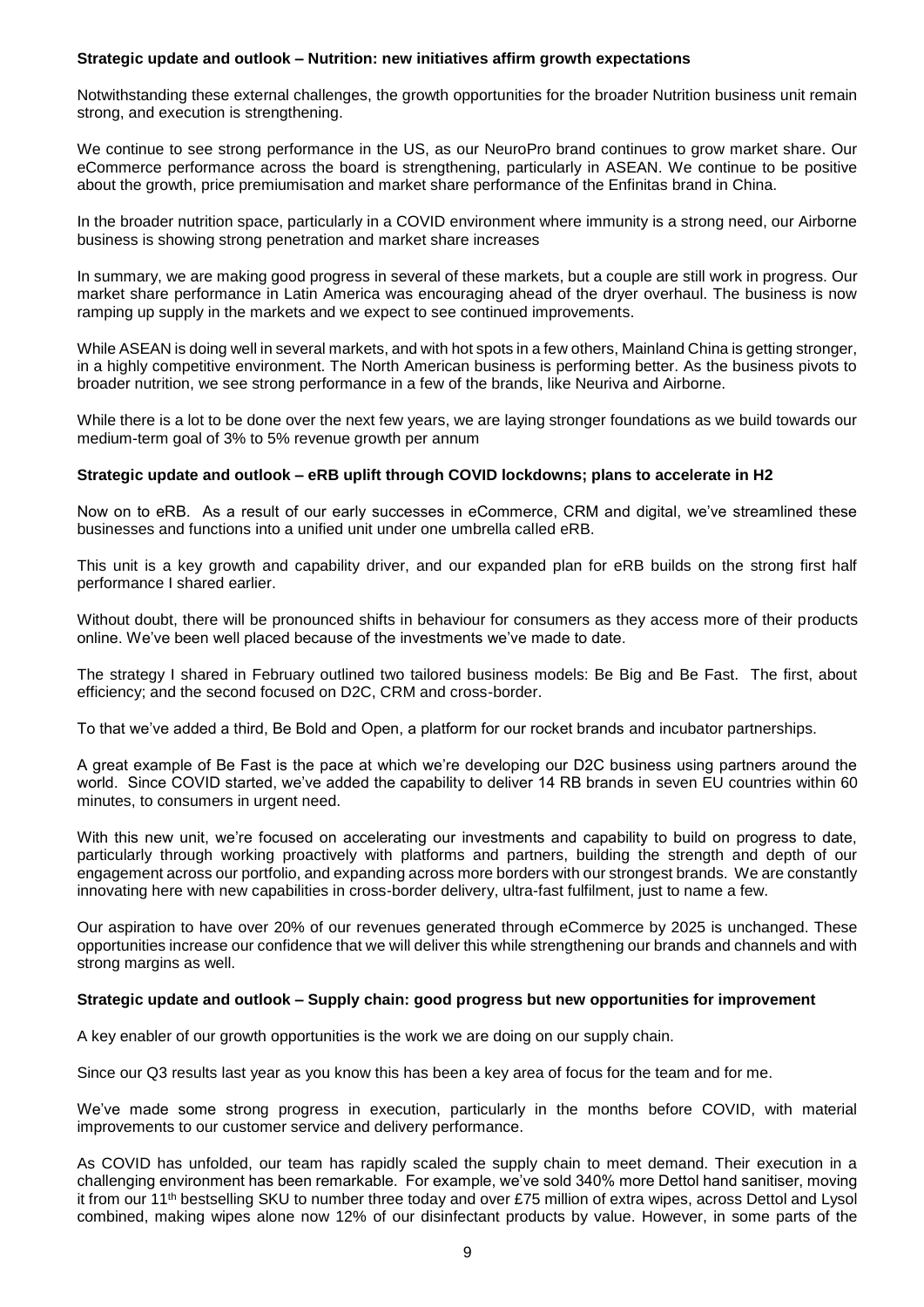portfolio, the discontinuous demand growth has challenged our ability to meet it. So, while market shares increase, some of the growth opportunity we've faced, has gone unmet.

In the short-term, we are meeting these needs through working with co-packers to expand available capacity and, where possible, add our own lines, as well as unlocking greater throughput for productivity and process improvements, as well as with SKU reductions.

In the long-term, we can optimise these growth opportunities by investing in new capacity and facilities and drive further productivity, particularly for Dettol and Lysol. But we need to do this carefully, balancing flexibility with commitment. As the pandemic evolves around the world, we are focused on the safety of our people, increasing flexibility and resilience in our core operations, particularly for products like Mucinex, where our long-lead times in the past have resulted in poor customer service.

These remain priorities for the business, but the programme of investment will now be rephased over a longer-time frame, into 2021 and 2022.

Let me pass you to Jeff who will take you through the financial implications of these changes and how they impact our financial algorithm.

# *Jeff Carr, Group CFO and Executive Director*

# **Strategic update and outlook – Managing our investments during COVID-19**

Thank you, Laxman.

Our response to COVID-19 is to stay agile, and where needed, modify and expand our plans. And on this chart, I'd like to be crystal clear with reference to the key financial metrics of our rejuvenating sustainable growth plan. Our plan is more important than ever but as you see, elements of our plan have been re-phased due to COVID, and importantly, we've increased our total investment from £2.0 billion to £2.2 billion, to ensure our expanded plan delivers the full potential of our world-leading disinfectant franchise.

We said we would make 150 basis points, or £200 million P&L investments. These are investments in price, commercial competitiveness and the capabilities needed to build the infrastructure to deliver sustainable out performance. We will continue with these investments, however, they will be more heavily weighted to the second half of 2020 and the first half of 2021

We will still invest £250 million in transformation costs in 2020, 2021 and 2022, however, the investment in 2020 will be slightly lower than the 100 basis points we previously flagged.

Our productivity programme, as discussed, is on track and as we investigate more options we will look to expand this programme in the future.

Now new to our plan, we will be investing an incremental £100 million to finish our expanded plan. This will be funded through expected "out performance" as we go forward.

And likewise, while our capital expenditure was lower in the first half, we now expect to invest an incremental £400 million over 2020, '21 and '22 as we build the capacity and supply chain to support or expanded plan, up from £300 million previously disclosed.

### **Strategic update and outlook – Expanded plan increases confidence in growth**

Laxman has already outlined the key features of our expanded plan but let me just reiterate. These include accelerating eCommerce and digital; delivering the full Lysol and Dettol potential; accelerating our expansion into new CMUs, white spaces and brand adjacencies; building our professional capabilities and supporting our supply chain to meet these demands.

### **Strategic update and outlook – Medium term financial algorithm is unchanged**

This next page highlights our medium-term guidance, which is unchanged. However, let me just state, these are unprecedented times with an uncertain COVID health crisis and a significant economic challenge ahead of all of us. That said, our expanded plan increases our confidence of delivery against our medium-term goal. Specifically, in 2020 we expect net revenue growth for the full year of high single digits with 3% to 4% underlying growth.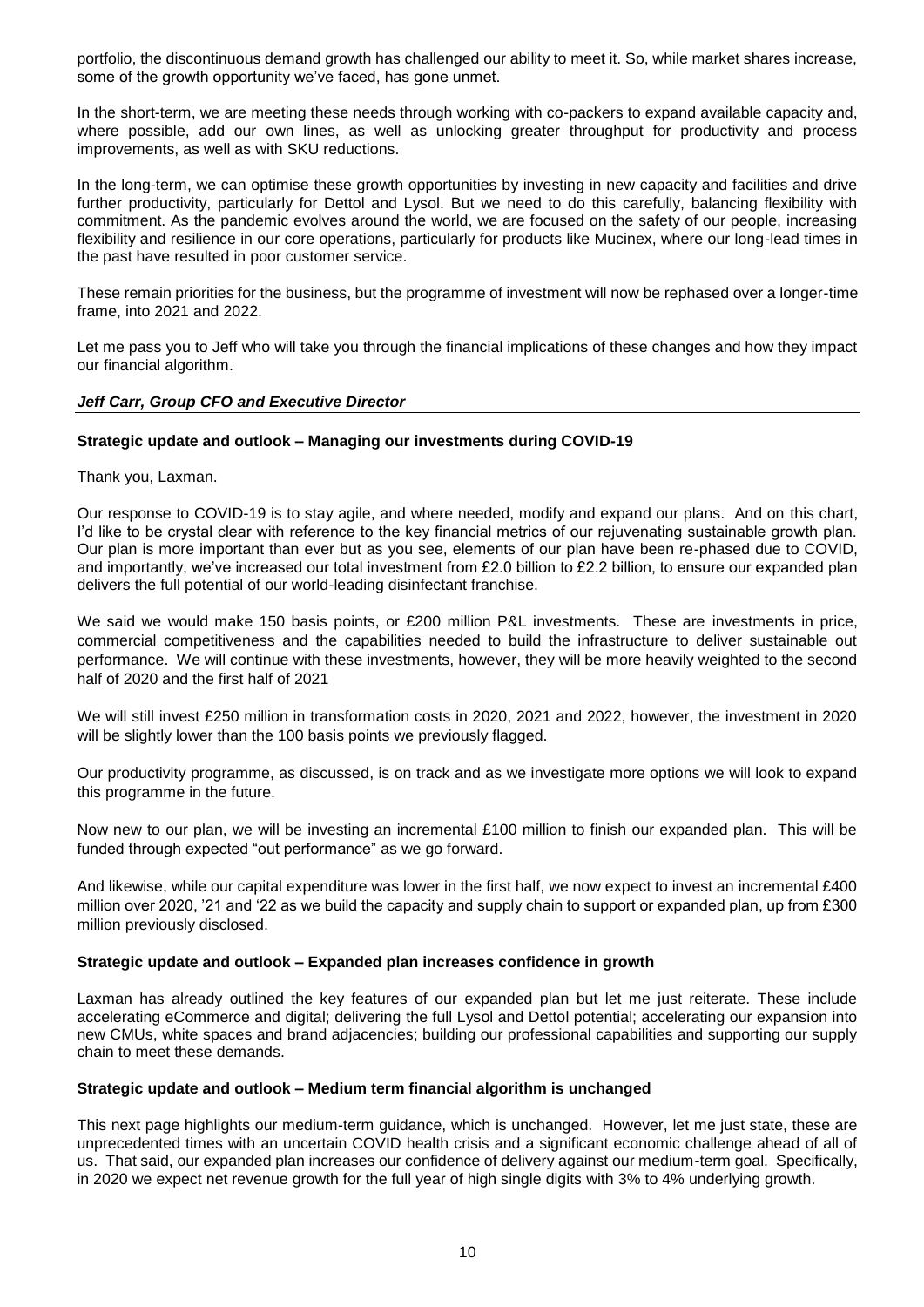For 2020, we expect full year operating margins to be in line with current consensus. This reflects the rephrasing of our investments, resulting in a significant increase in investment levels in the second half of the year and some investments now falling into 2021.

Our margin reset which will deliver sustainable mid-single-digit growth and while margins will be less impacted in 2020 than originally anticipated, we expect to reflect the full 350 basis points versus 2019 over 2020 and 2021.

Thank you and now back to Laxman.

# *Laxman Narasimhan, Group CEO and Executive Director*

Thank you, Jeff.

As I mentioned in my opening, our expectations for the medium-term remain unchanged on both growth and margins. However, we are pleased to be off to a strong start and feeling more confident about our longer-term financial algorithm.

We are making strong progress on embedding our Purpose, Fight and Compass in our culture.

# **Strategic update and outlook – Our purpose and our fight**

Our purpose and fight guide everything we do.

Our purpose is clear: we exist to protect, heal and nurture in the relentless pursuit of a cleaner, healthier world.

We are in a fight to make access to the highest quality hygiene, wellness and nourishment a right, not a privilege.

# **Strategic update and outlook – Our compass**

And our compass guides our decisions and actions on a daily basis, in five areas.

We do the right thing, always; second, we put consumers and people first; next, we seek out new opportunities; we strive for excellence; and finally, we build shared success, consumers, customers, partners and communities.

### **Strategic update and outlook – Playing our part in combatting COVID-19**

I have been very proud of how, as an organisation we have come together to play our part in combating the impact of COVID-19

Our Fight for Access Fund launched in February 2020 has already been mobilised to help deliver real-on-theground benefits to under-resourced communities around the world. Since then we have donated the equivalent of 1% of our annual operating profits to fund 20 initiatives across 41 countries with organisations like the CDC Foundation, the NHS in the UK, the UNAIDS effort, the International Rescue Committee and product donations in several countries around the world. Some of our savings from areas like travel have been donated by our teams to local organisations, consistent with our vision. Additionally, we have expressed our strong support for racial equality, and instituted 100 four-year scholarships for STEM and public health through the United Negro College Fund, as well as directed our Lysol Schools program to support 58,000 US Title 1 schools, impacting over 15 million children with the greatest need.

### **Strategic update and outlook – The Reckitt Global Hygiene Institute**

We also continue to develop our scientific credentials. This month we launched the Reckitt Global Hygiene Institute with key partners drawn from outstanding institutions worldwide, in medical science, health and education. The aim of the Institute is to generate high-quality scientific evidence to inform public health recommendations and promote behaviours that improve global hygiene.

### **Strategic update and outlook – Environmental commitments and ambitions**

Additionally, we have formally signed the pledge to a 1.5-degree reduction in temperature and confirmed our commitments to get us to the targets in 2040, 10 years ahead of the Paris Accord.